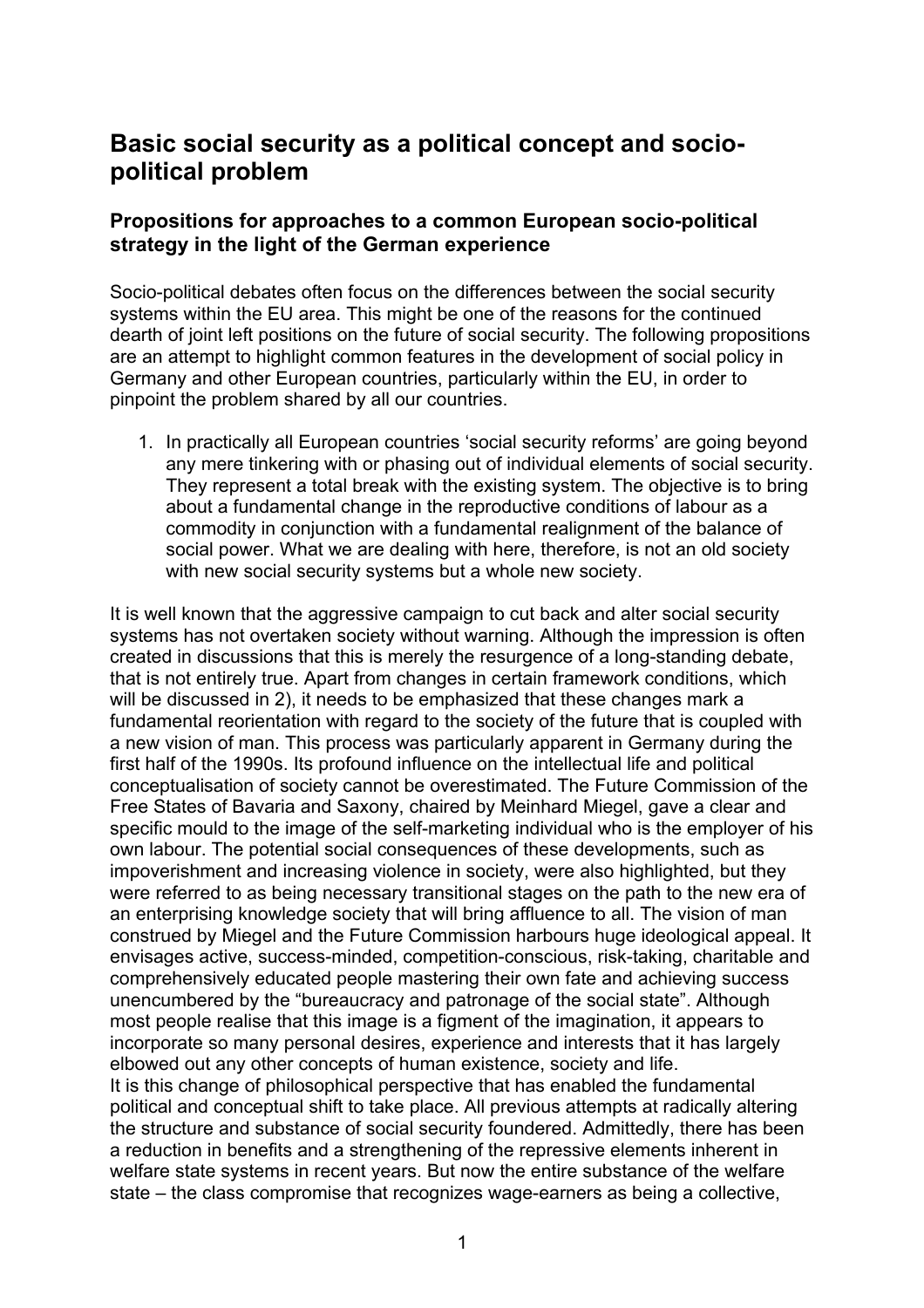inherently solidarity-oriented subject and part of a socio-political relationship - is being questioned from an ideological standpoint and eliminated by means of legislation. Calling this one subject of the welfare state compromise into question provides a whole new foundation for the long-standing pattern of reproduction of wage-earners and the working class. A complete reconstitution of social relations is likely to ensue, which will exclude any return to previous forms and methods of providing social security. The development of alternatives therefore needs to emulate the radical break introduced and implemented by the opposing faction and, in turn, to present similarly radical ideas.

- 2. The fundamental break outlined above has been made possible by the convergence of various factors. The most important among them are
	- technological change and corresponding changes in the world of employment;
	- changes in global relations including the collapse of the socialist world system;
	- changes in the structures of interests within the labour force and on the side of capital;
	- a new generation emerging within the elites (awareness and appreciation of the social element).

The individual components listed here are the subject of intense debate in many places. Here too, ideological, cultural and economic factors interweave and it is only by means of their cumulative impact that the shifting balance of power resulting from social changes can be explained. Individually, these factors irrevocably determine the path to change on which society has now embarked. Nevertheless, changes in the working environment – in the co-operation between the economy and society, on the one hand, and in the quality of the necessary labour, on the other – also open up the possibility of alternative routes. In this context, a great deal of emphasis is placed on 'individualisation' as the embodiment of everything that tears traditional social cohesion apart. However, there can be no overlooking the contradiction between the focus on unbridled competition as the main driving force in society and the need for co-operative, responsible action in both the economy and society. While this is seen to be an unresolved problem, a solution in connection with the vision of man set out in 1) is not considered to be necessary and, indeed, remains beyond reach within the present social framework. These views are supported by sociological research. Success in dispensing with the socio-political model of the welfare state as an instrument of compromise, therefore, depends on a strong ideological component. The change of elites now taking place in state, political party, business and union circles should not be underestimated. The departing elites, whilst none too enamoured of the welfare state, were still imbued with Ludwig Erhard's spirit and able to draw on their own experiences in recognizing and appreciating the stabilising role of the welfare state in balancing the interests of capital and labour, a role that originally sprang from the collapse of the Weimar Republic. The up-and-coming generation no longer acknowledges this role, particularly in the wake of the collapse of the socialist world system. Hence technocratic, populist and demagogical views of economic, social, cultural and political interrelations are becoming increasingly important.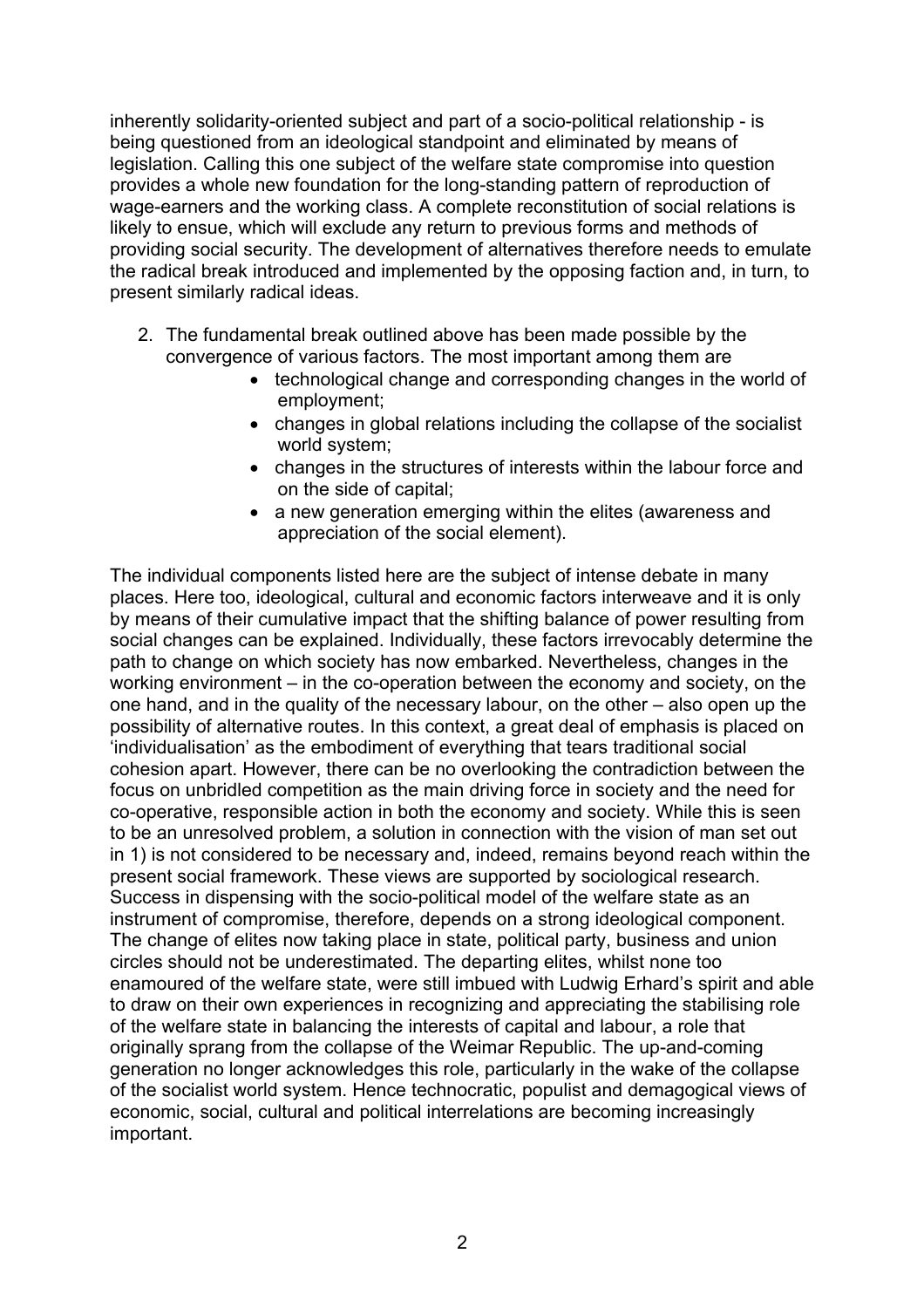3. The problem faced by social security systems is not their financial but their structural link with the capitalist organisation of labour. The welfare state compromise state harbours the seeds of its own dissolution.

Within the welfare state compromise, social security systems were characterised by their strict orientation towards the skilling of workers. Optimum conditions for development were to be provided for people as workers and not as individuals. A qualified and co-operative workforce was to be made available to the economy, whilst extended opportunities for consumption and social stability underpinned by a certain cultural standard were to provide the incentives for working. Breaking with this reasoning was not an option. Tough and often not entirely successful fights achieved some degree of freedom from the demands of the capitalist organisation of labour, while some freedom simply developed as a temporary sideline or an added extra, as was the case with temporary periods of active employment policy. Despite its obvious emancipatory aspects, the welfare state compromise has therefore always included repressive elements, which are linked to a definitive lack of democracy in this field. Indeed, the self-governing bodies of social security funds have never actively promoted democracy. Instead, they have developed into authorities that are not under any obligation to their contributors but merely administer them. The benefit structures of security systems have always been modelled on patriarchal stereotypes of gender relations with family structures and any non-conformist behaviour being punished by reduction or withdrawal of benefits. At the same time, minimum quality standards were not secured for those entitled to benefits; parts of social security (particularly income support) always remained beyond any kind of formal democratic control, and the provision of basic social security became increasingly patchy (e.g. bogus self-employment, other precarious jobs etc.) This is one reason why the 'old' welfare state and self-governing bodies were unable to respond to the above changes, processes and new realities with anything but voluntary capitulation. The recent exclusion of the self-governing bodies from the mapping out of reforms in recent years and the increasing responsibility of technocratic commissions in this process is a clear indication of the total failure of the traditional self-governing bodies. In that sense, the 'old' welfare state was always an instrument of exclusion. In the latter phase of its development it has consciously expanded these very traits, whilst any surviving elements of solidarity have degenerated into empty phrases. Today, all that is left to the self-governing bodies is to ensure that cutbacks in benefits are properly executed.

Both these movements - the repressive orientation towards the capitalist organisation of labour and deficits in democracy - provide the all-important seeds for today's disintegration of the welfare state compromise and traditional social security systems. The concurrent discrediting of the theory and practice of socially organised, solidaritybased security systems should not be underestimated. This in turn supports and legitimises the strategy of further privatising fundamental existential risks (e.g. the replacement of public security systems by privately organised structures). In addition, the option of privatisation appears to provide neo-liberalism with a universal social complement that is fully in line with the processes of globalisation. Within specific national systems, solidarity-based elements continue to be dissolved as part of a covert strategy towards achieving greater systematic compatibility.

Cutting the structural ties with the capitalist organisation of labour and democratising social security can serve as a strategic starting point for the development of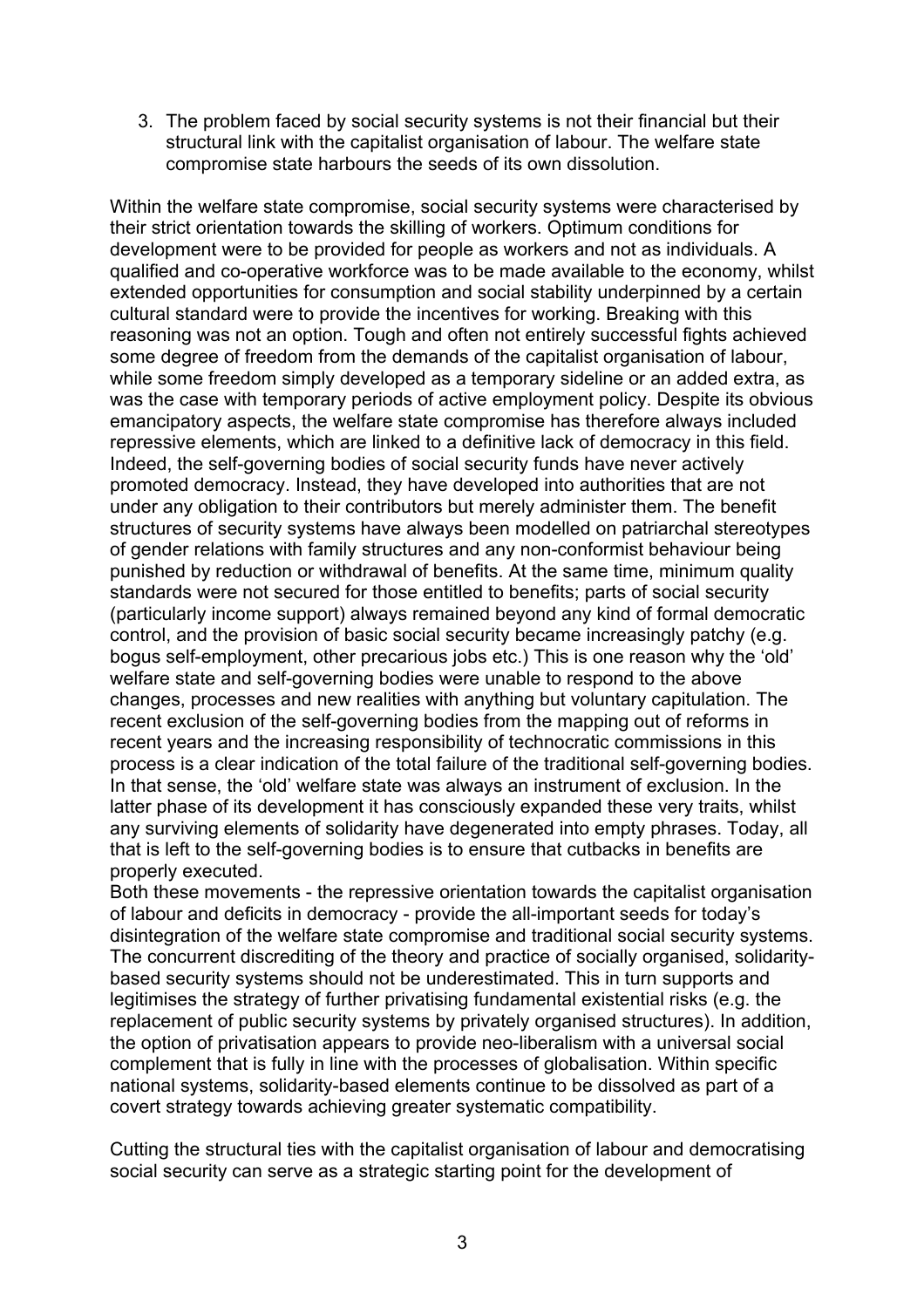alternatives to the 'old' welfare states and the current processes of cutback and change.

4. Alternative proposals to current tendencies need to be scaled to the level of action of the political opponents. Attempts at unconditionally incorporating all areas of life into the capitalist system need to be countered by attempts to actively resist such universal incorporation into all areas of life. Basic social security as a socio-political concept could form an element of such a strategy.

If we agree that the current social reforms find society at a crossroads, complex alternative approaches are called for in response. Developing a socio-political strategy forms a central element of such approaches, since this would shape the relationship between capital and labour and the reproduction of the labour force as a commodity. Together, these represent the most important conditions for the reproduction of the central social relationship.

Developing a concept of basic social security is not primarily about the development of a new model of social security. In essence it is about a comprehensive concept of social security, making proposals for both the institutions and benefits of social security, but above all setting out the demands placed on political concepts and institutions in all areas of society.

Under the present circumstances, the concept of basic social security needs to be understood as a practical concept and strategic objective. It needs to take the existing systems as a starting point, follow up on their emancipatory potential and thus develop approaches to their fundamental change.

The core concept of fundamental social security can be described by reference to the following principles.

Existing security systems will be supplemented in such a way that

- benefits incorporate a basic amount, thus ensuring that benefits received by all eligible persons place them above the poverty level (creation of a poverty-proof society)
- general obligatory insurance is introduced, coupled with an unconditional entitlement to benefits depending on circumstances (removal of repressive and exclusionary tendencies),
- democratic self-administration of security systems is introduced, thus giving contributors and those entitled to benefits wide-ranging rights in respect of the form of benefits, quality assurance and service provision.

These core demands for basic social security will be supplemented by further elements that are essential for their implementation. These include

> • a vigorous discussion of a separate vision of the future and vision of man. The question of "How do we want to live?" must once again be made a political question posed openly and with confidence. In this context, solidarity